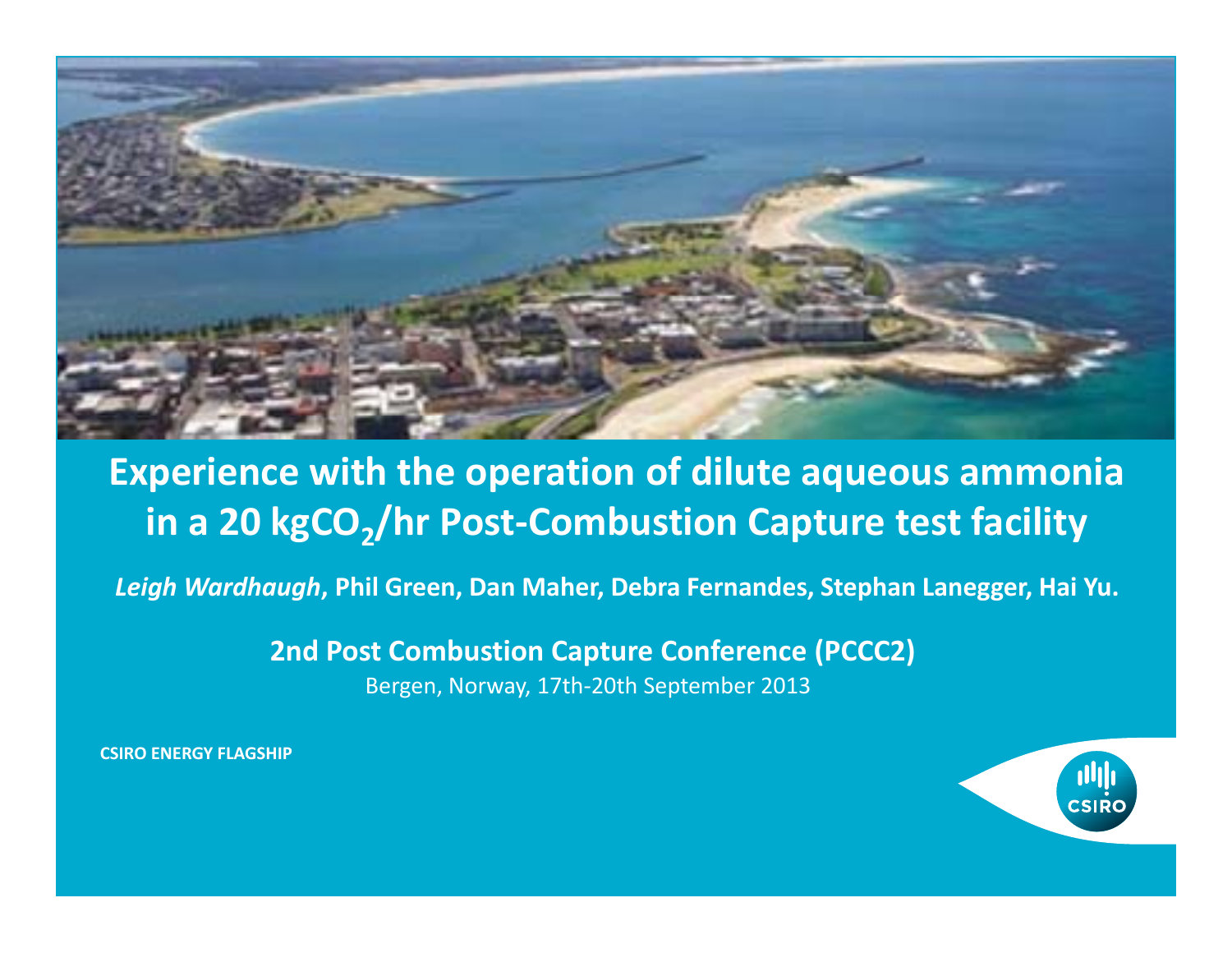# **Outline**

- $\bullet$ Australian Situation.
- $\bullet$  Why aqueous ammonia?
	- Advantages.
	- –Challenges.
- $\bullet$ Experience at Delta‐Munmorah Pilot Plant.
- $\bullet$ • PCC Test Facility.
- $\bullet$  Experience with aqueous ammonia using the PCC Test Facility.

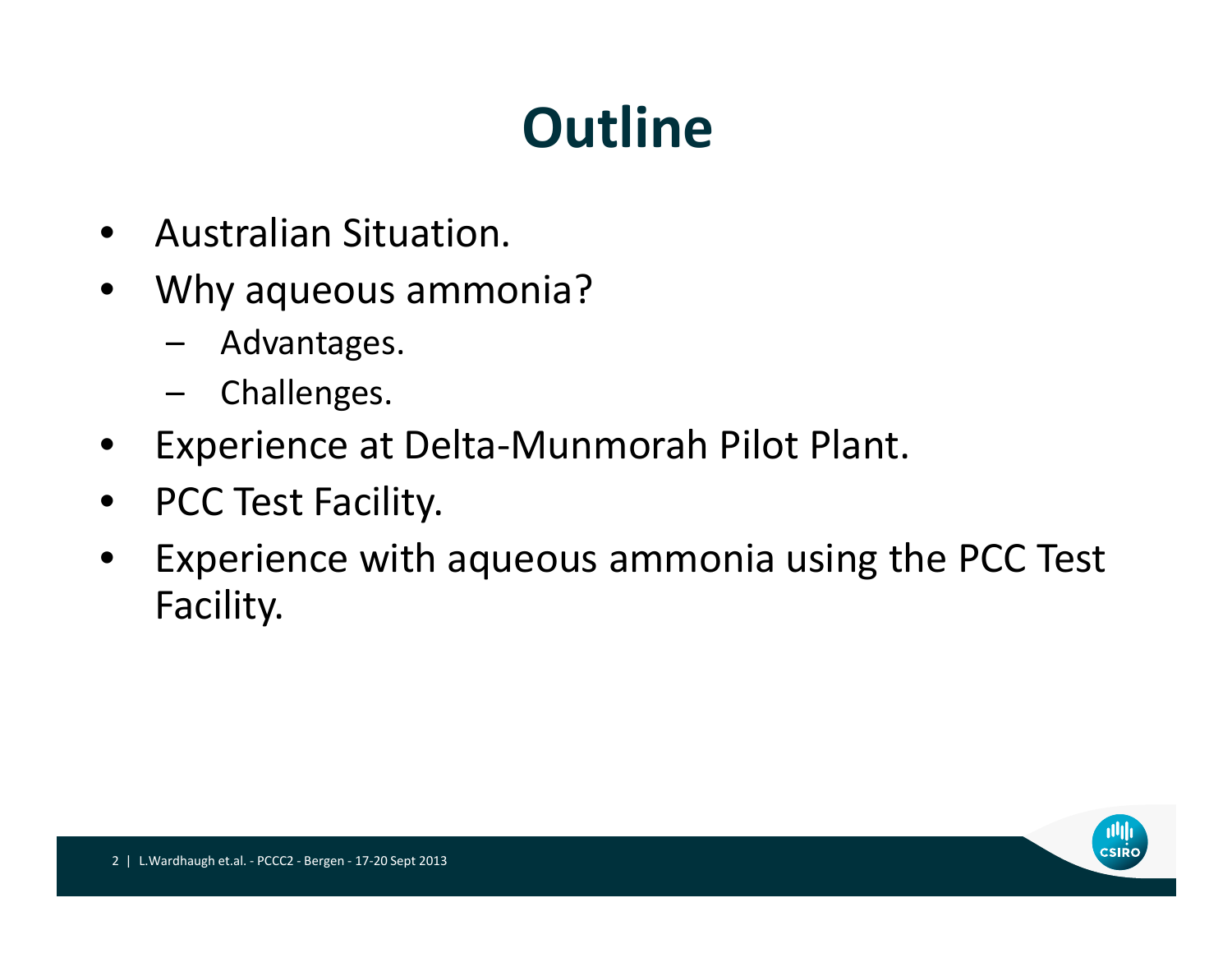### **Australian Situation ‐ Coal and PCC potential**

Large reserves of black and brown coal.

World's (2<sup>nd</sup>) largest exporter of coal.

Coal contributes 15 to 20% of Australia's export income.

~ 75% of Australia's electricity is derived from coal.

Coal contributes 40% of net GHG emissions.

Australia has one of the highest emissions of GHG per capita in the world (~25 t/person.yr)





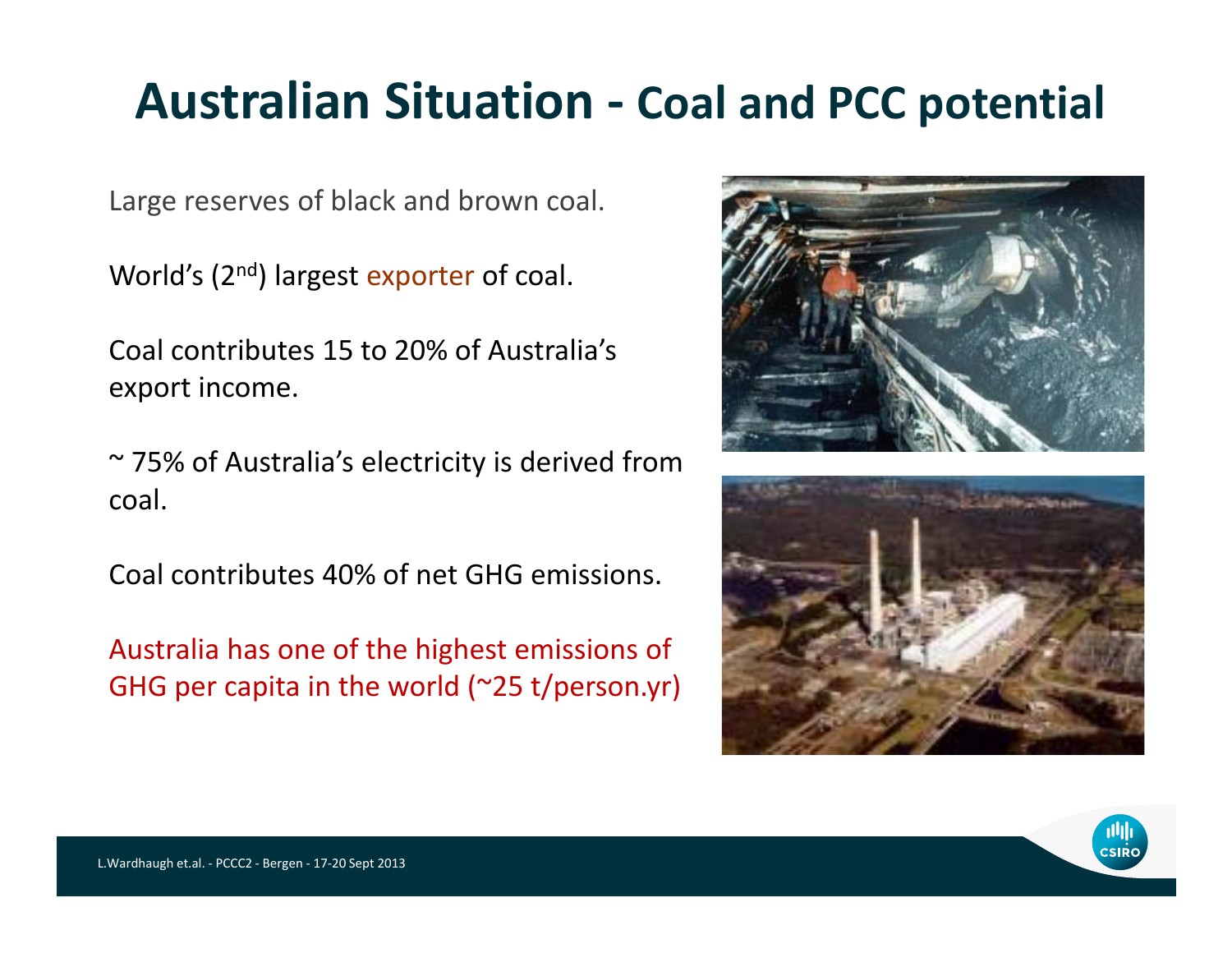## **Why aqueous ammonia?**

#### **Advantages**

(relative to amines)

- **\*** Lower cost.
- **☆ Robust**.
- $\bullet$  more environmentally benign.
- $\clubsuit$  Higher CO<sub>2</sub> loading capacity.
- **Lower regeneration energy.**
- Removal of multiple components (SO<sub>x</sub>, NO<sub>x</sub>).
- ◆ Potential for value added products.

### **Challenges**



 $\cdot \cdot$ L.Wardhaugh et.al. - PCCC2 - Bergen - 17-20 Sept 2013

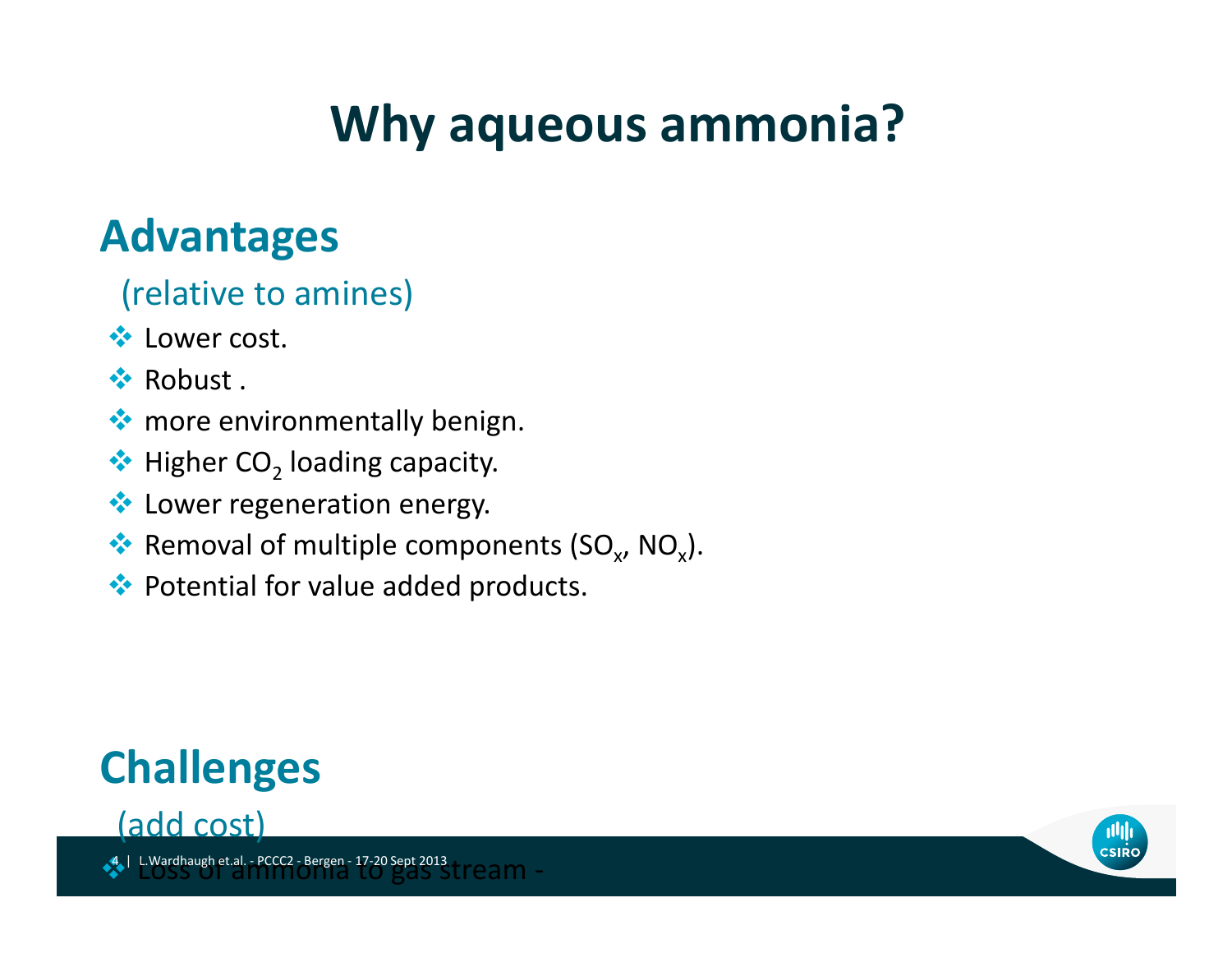## **Experience at Delta‐Munmorah Pilot Plant**

- AUD \$7m pilot plant constructed by CSIRO and Delta Electricity (support from APPCDC)
- $\triangleright$  Capacity of 3,000 t CO<sub>2</sub>/a. Aqueous ammonia (up to 6 wt%).
- $\blacktriangleright$  Black coal. No FGD/DeNO $_{\sf x}$
- Operational Feb 2009 ‐ Dec 2010
- Pilot Plant relocated to Vales Pt Power Station (NSWCCF)

#### **What we learnt:**

- ❖ Technical feasibility of the process and some of the expected benefits<br>confirmed .
	- ❖  $CO<sub>2</sub>$  removal efficiency > 85%.
	- $\frac{1}{2}$  $\textcolor{blue}{\clubsuit}$  CO<sub>2</sub> product purity 99-100%.
	- $\dots$  > 95% of SO<sub>2</sub> in the flue gas is removed in the pre-treatment column.
- $\clubsuit$  The system NH<sub>3</sub> loss and regeneration energy is relatively high.
- $\frac{1}{2}$ Absorption rate is lower than expected.
- $\frac{1}{2}$  Solids formation in top of the Stripper.
	- $\rightarrow$  further **improvement** required.



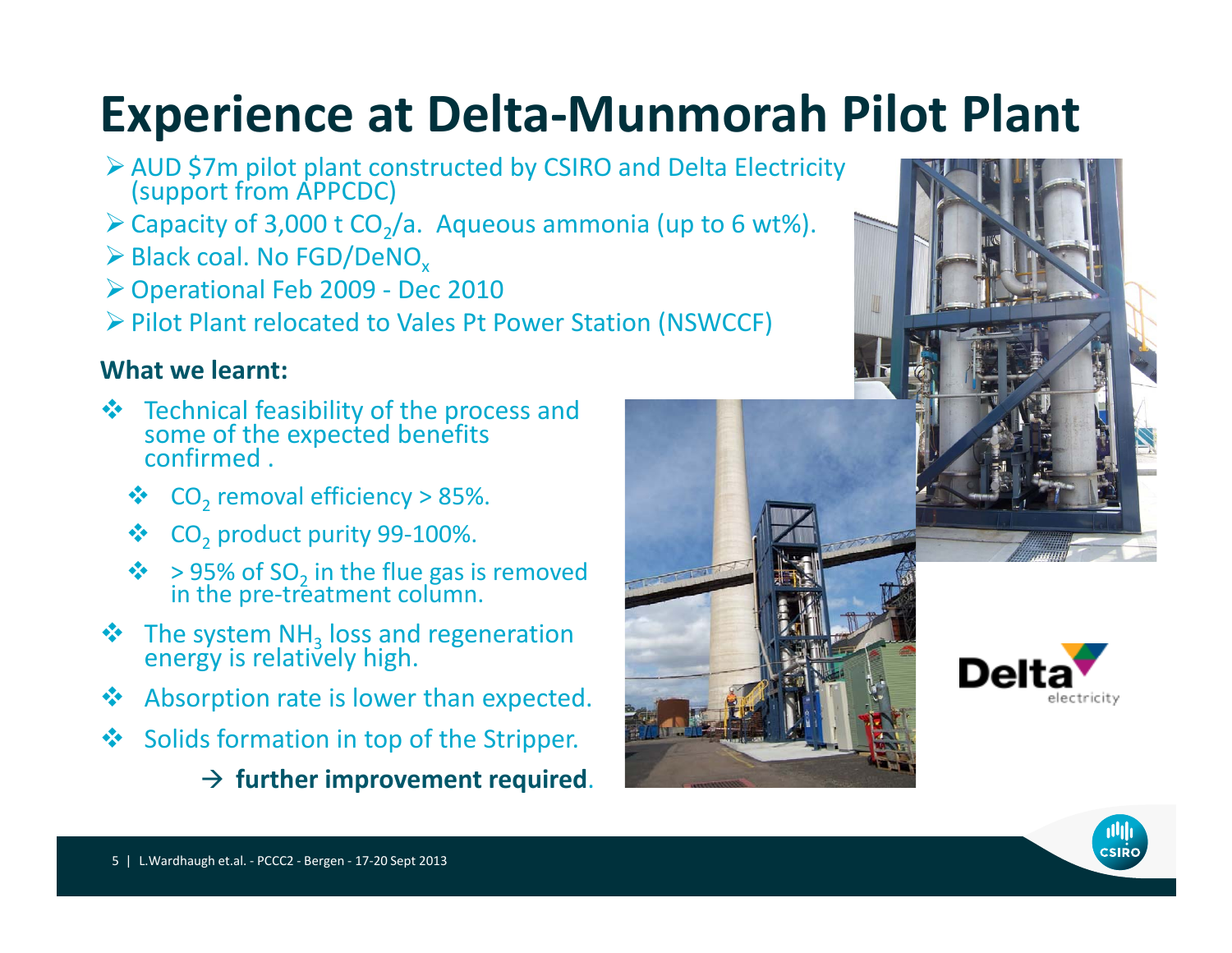## **Resolve Technical issues for PCC Test Facility**

- Ammonia loss (slip):
	- Wash column water clean‐up Reverse Osmosis unit.
- Blockages by solid ammonium bicarbonate:
	- Hot water flush (condensate loop system).
	- Trace heating.
- Low rates of reaction:
	- Reflux feed to absorber.
	- Makeup NH<sub>3</sub> to absorber.

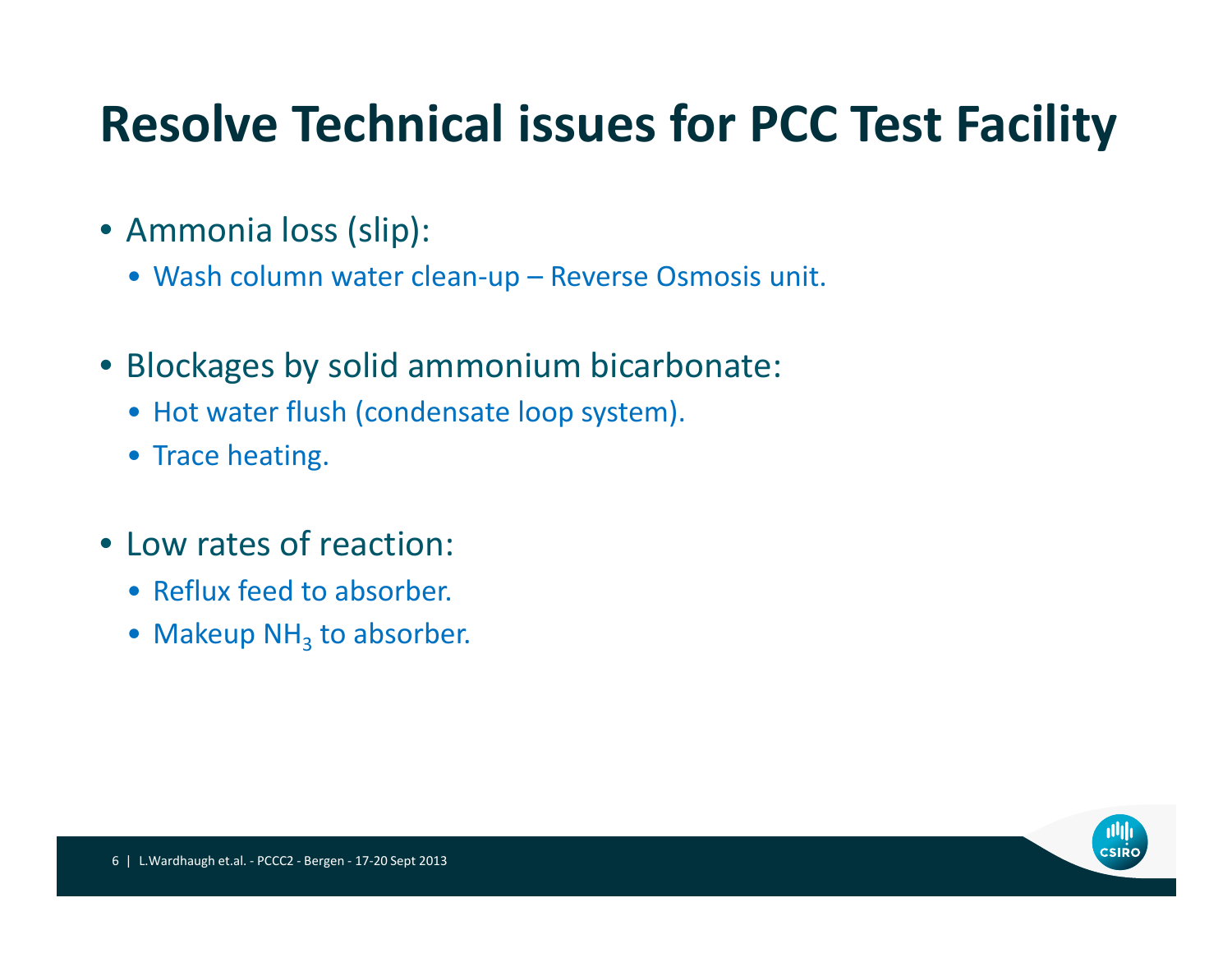#### **PCC Test Facility – 20kg/hr CO2 – Newcastle, NSW**



- Flexible modular facility.
- Small inventory (50kg)
- Synthetic feed gas (control composition).
- Separate absorber/desorber operation
	- Lean cooler <sup>+</sup> Rich heater
	- Tanks on weigh scales; closed loop
- Separate wash column
- Bunded, ventilated space
- Extensive datalogging, analysis

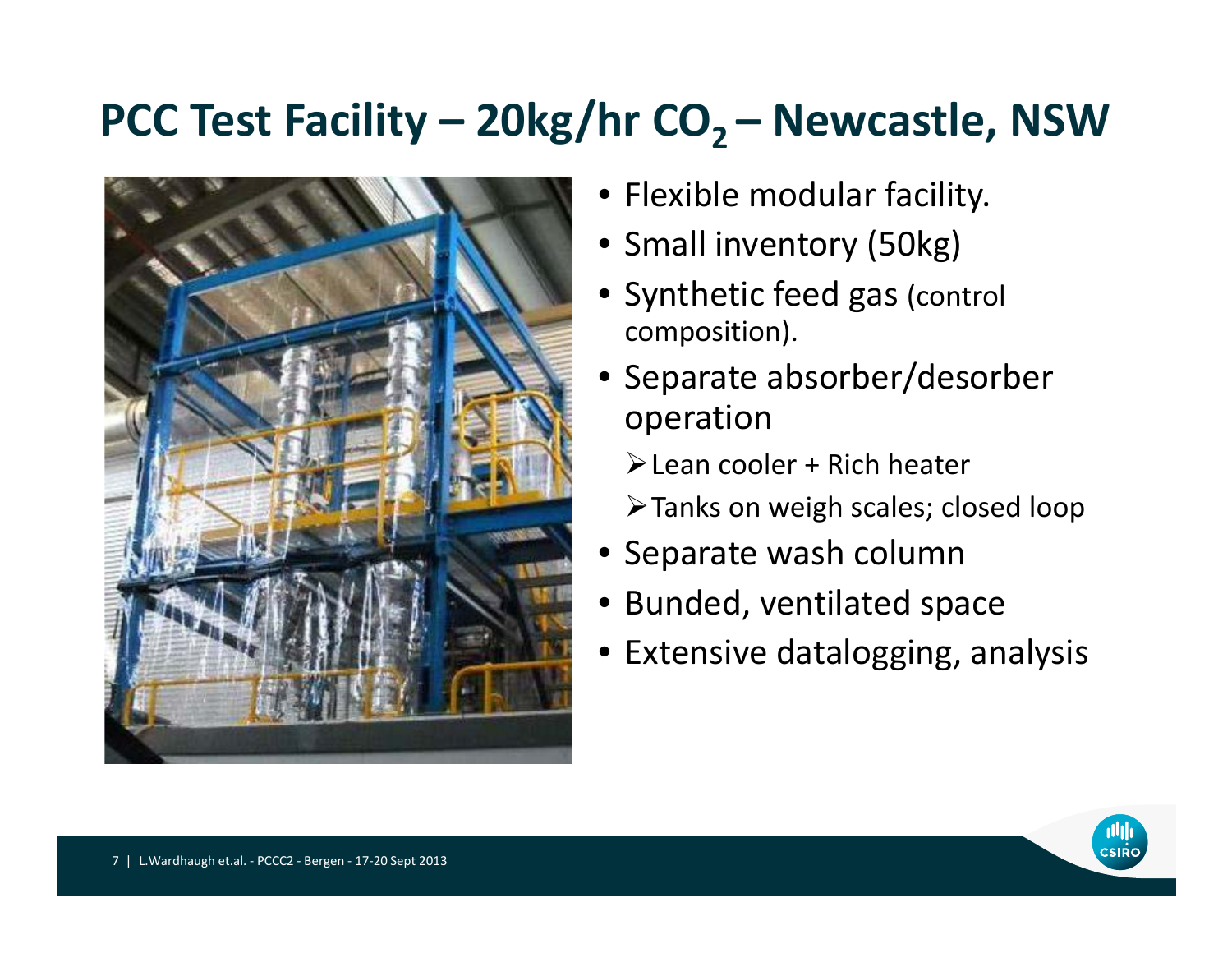#### **PCC Test Facility – implementation of aqueous ammonia**



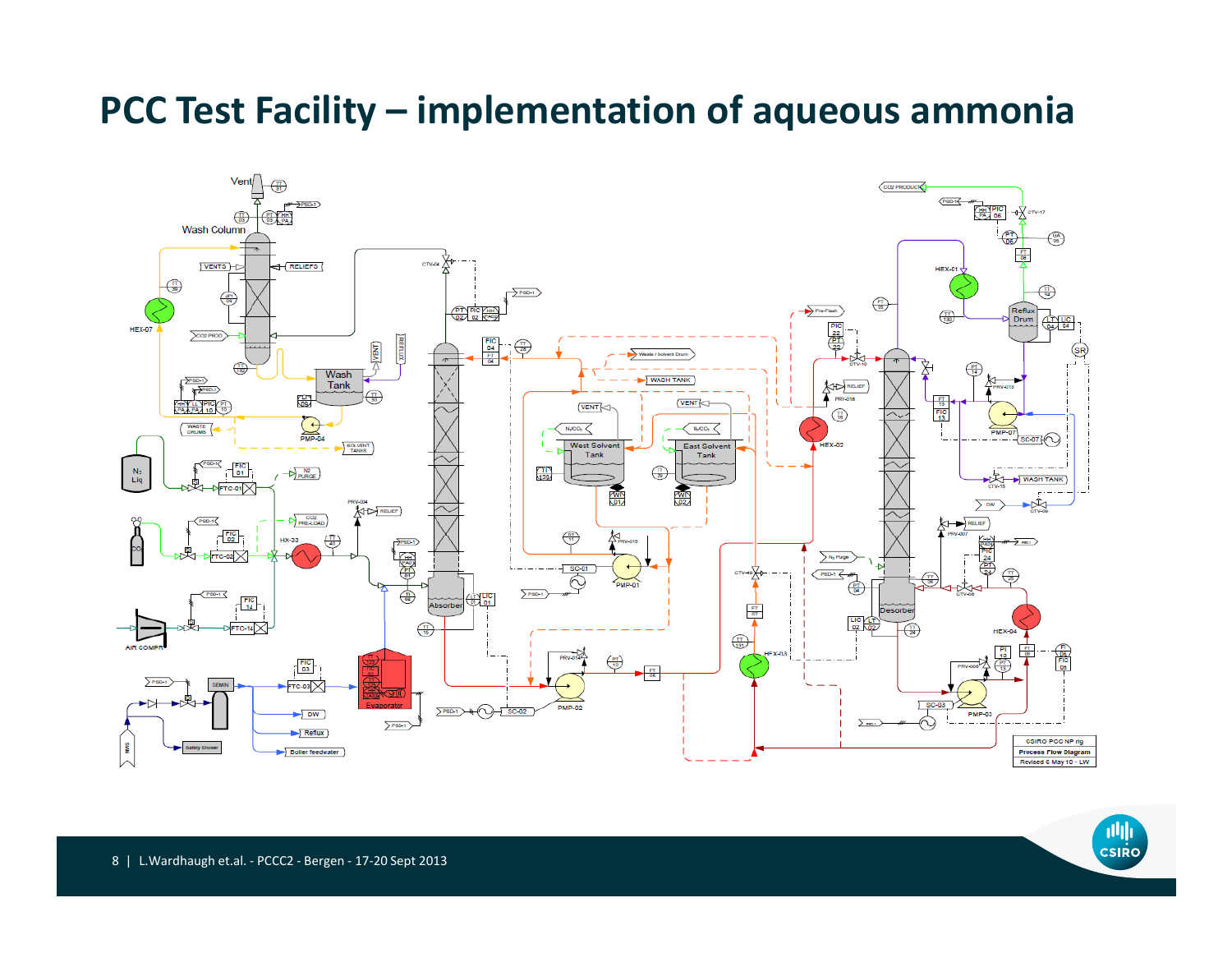### **Wash water cleanup – Reverse Osmosis Unit**



- Removal of carbonated ammonia species
- Off-shelf RO (brine) unit (Dowlex 4040)
- Two passes (4 units / 3 units)
- Series or parallel configuration
- Pressure: <1200 kPa
- Flows:
	- Concentrate: < 477 l/hr
	- Permeate: < 833 l/hr
- TDS meter monitor permeate flows.
- Concentration of waste water (batch opn)

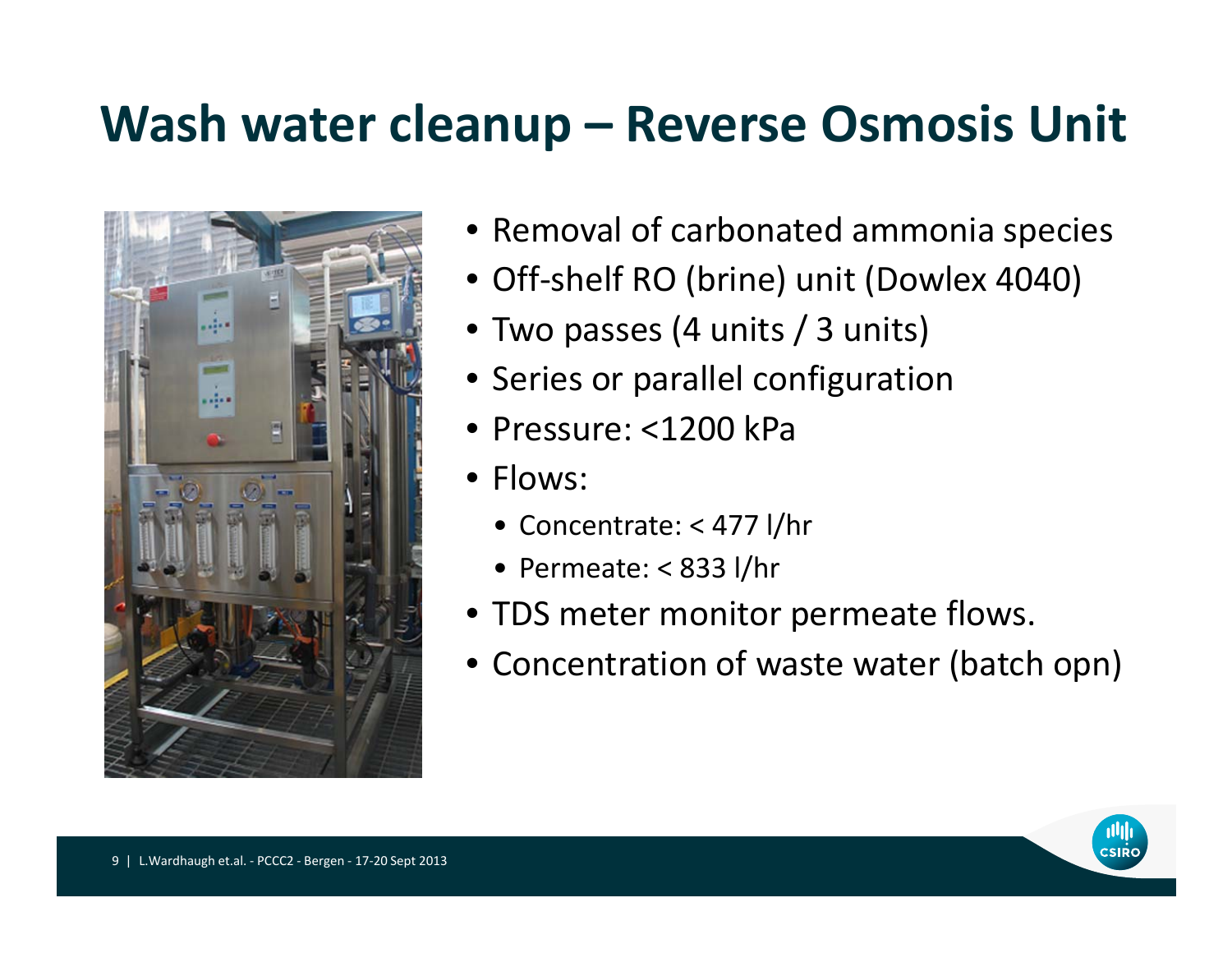#### **RO treatment of wash slip‐stream**



**THIL**<br>CSIRO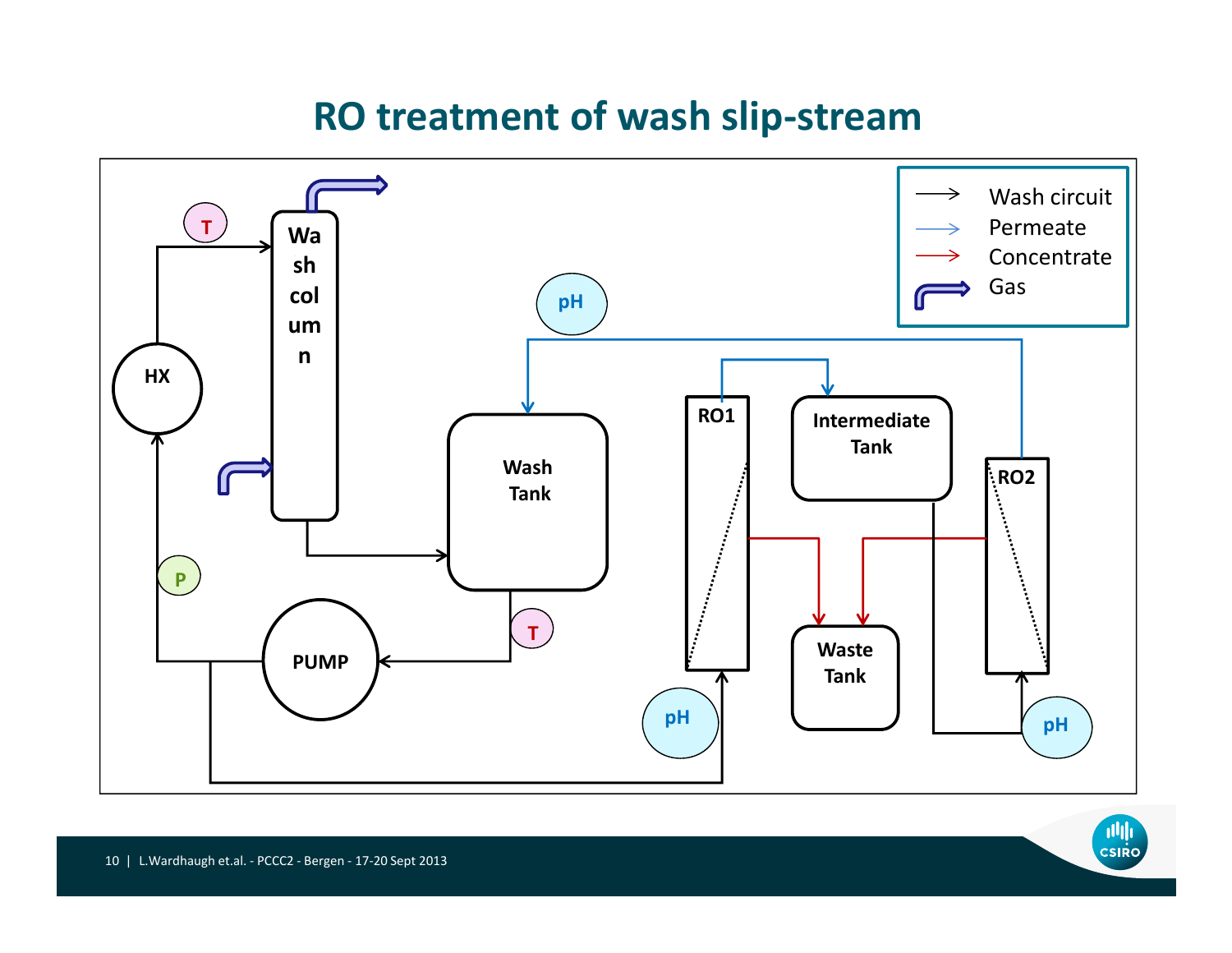

်။<mark>။</mark><br>|<br>|CSIRO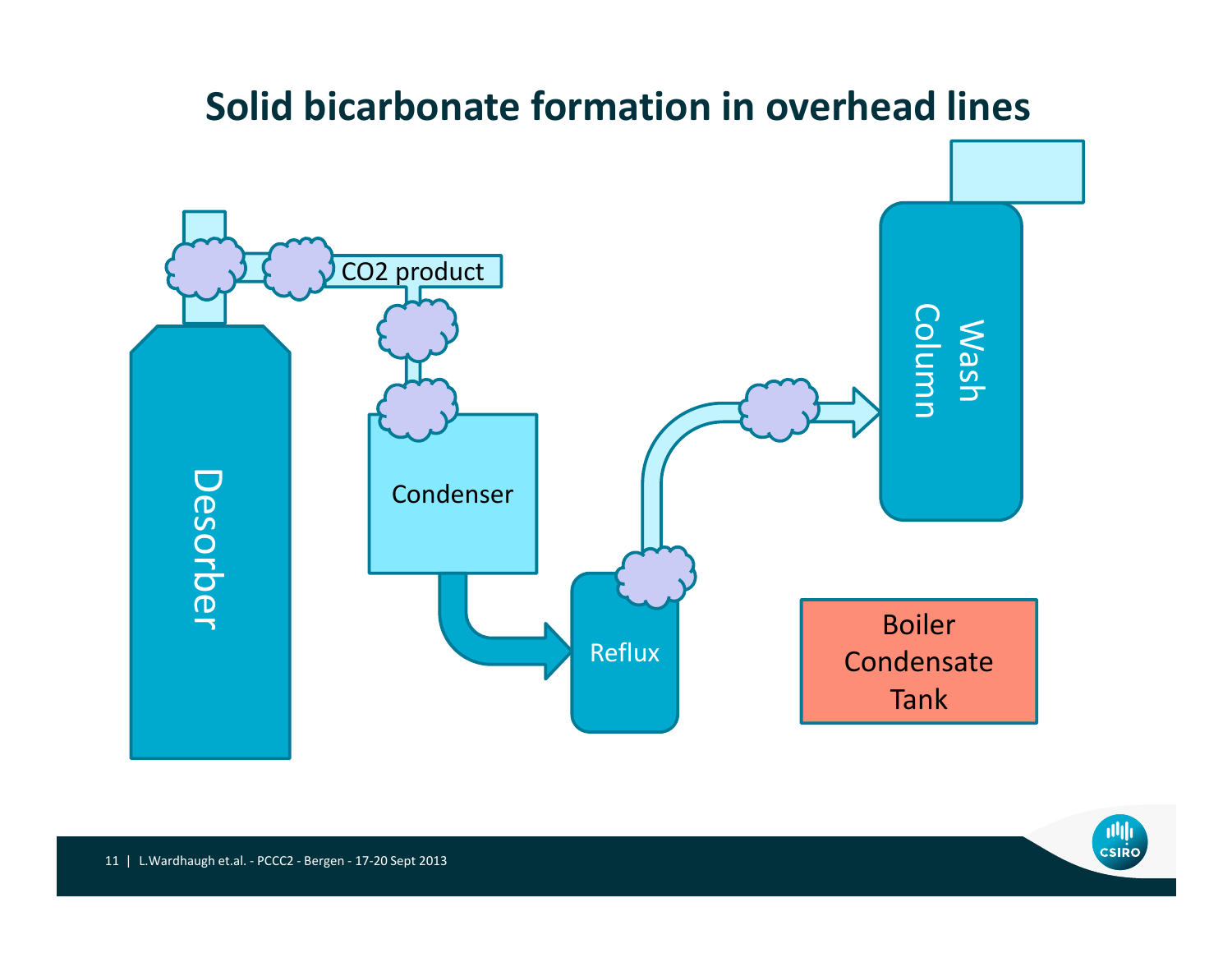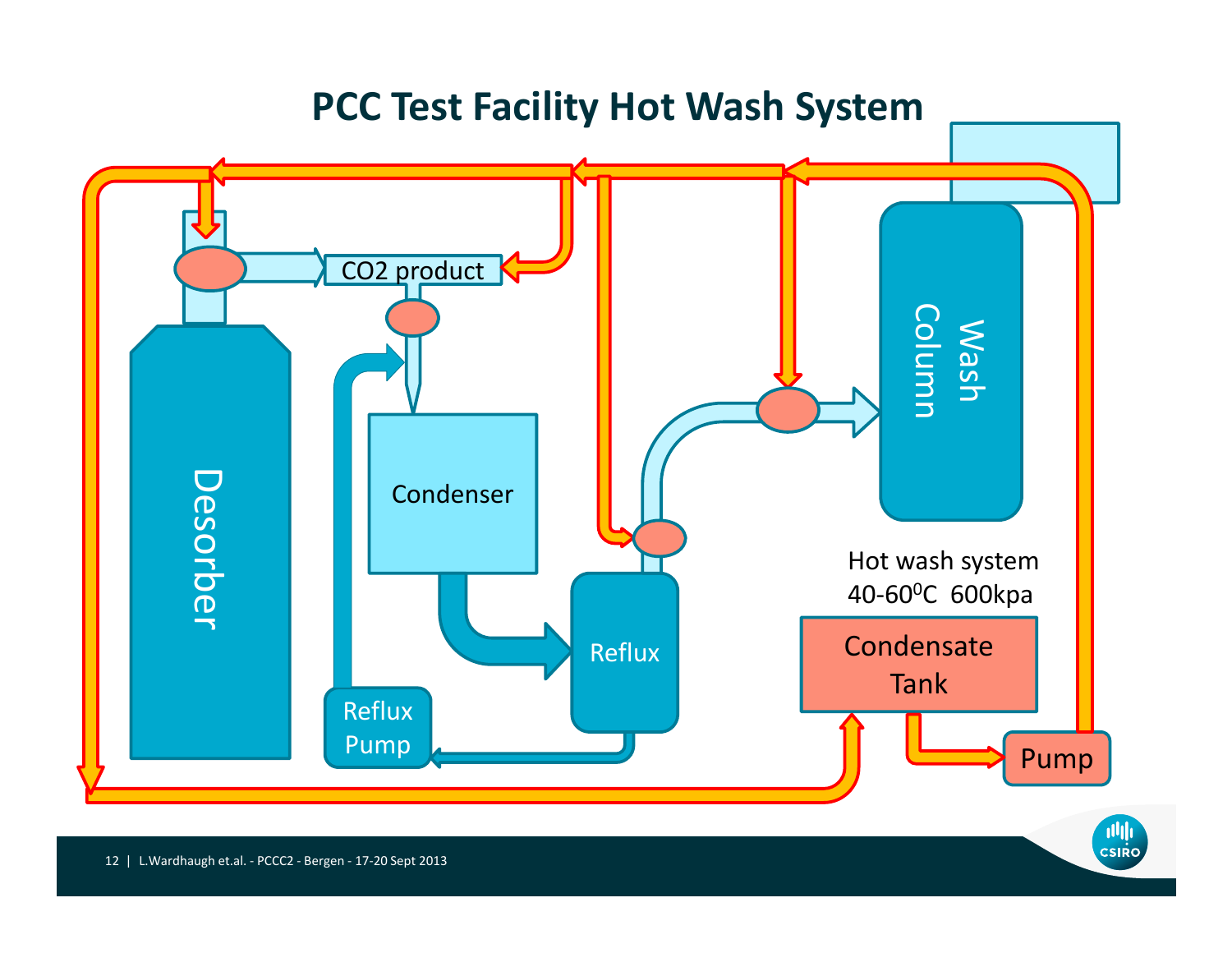#### **Hot wash injection point at end of CO2 product line**



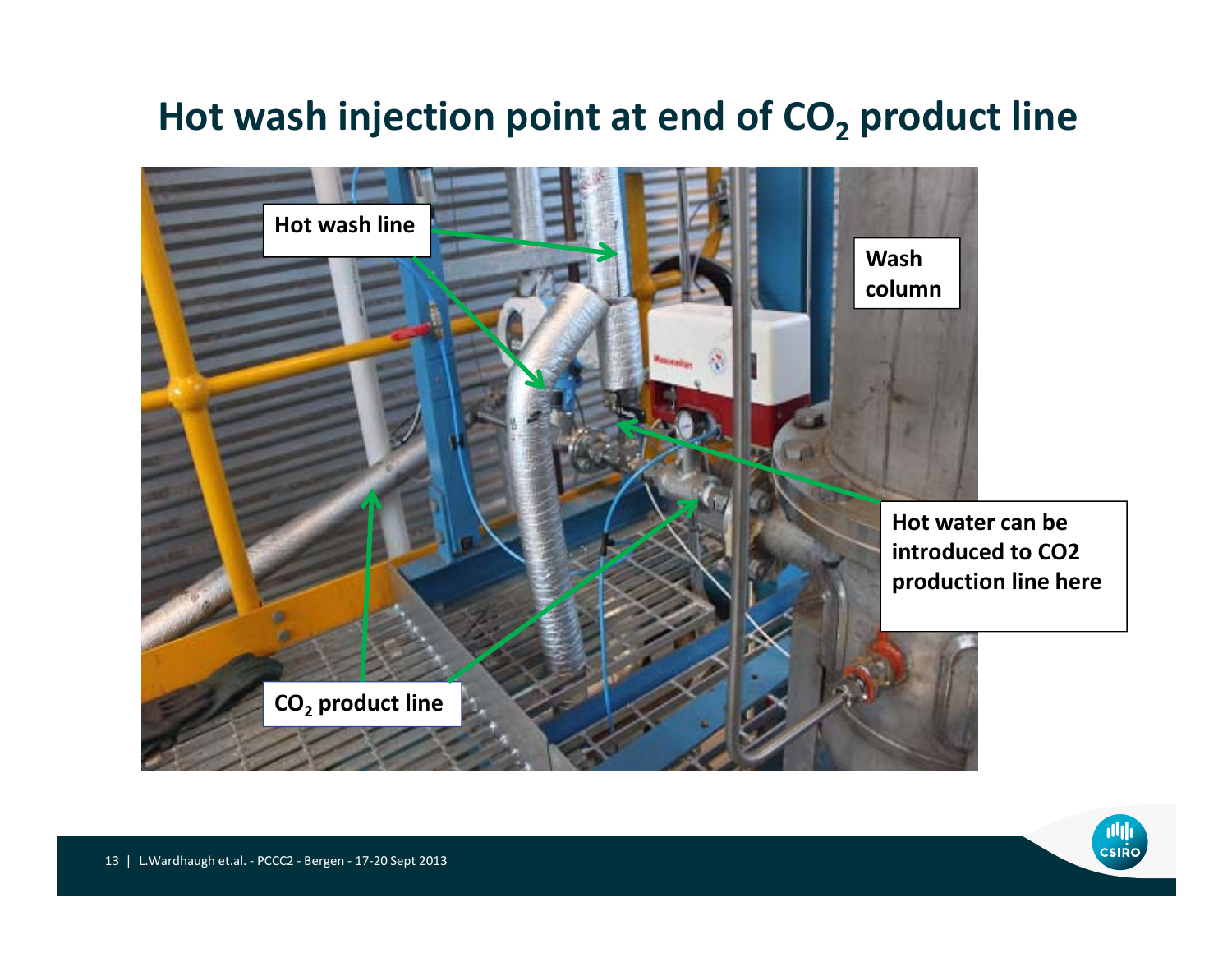### **Trace Heat System**

- Installed on pipe sections prone to blockages when running  $NH<sub>3</sub>$ .
	- $\bullet$ @ Temperature's > 40°C NH<sub>3</sub>HCO<sub>3</sub> decomposes.
	- •Cable is self regulating, safe and controllable (cannot exceed  $110^{\rm o}{\rm C}$  ).
	- •System worked well achieved prolonged operation.
	- •Thermostat / Line sensing thermocouple.
	- •Spreadsheet calculates heat loss from pipes.
	- •HSE. Double insulated cable / system dedicated RCD.

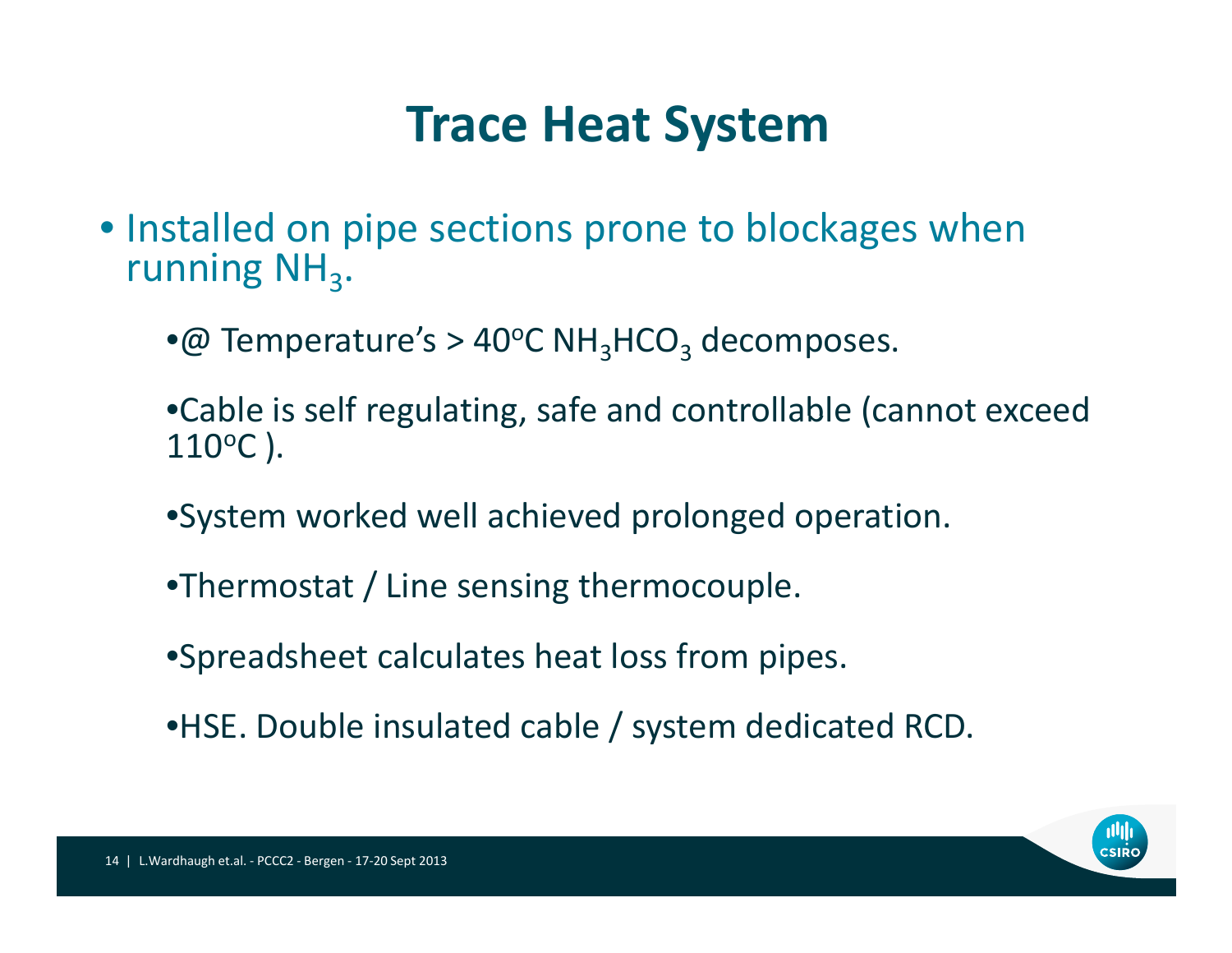### **Trace Heat System**



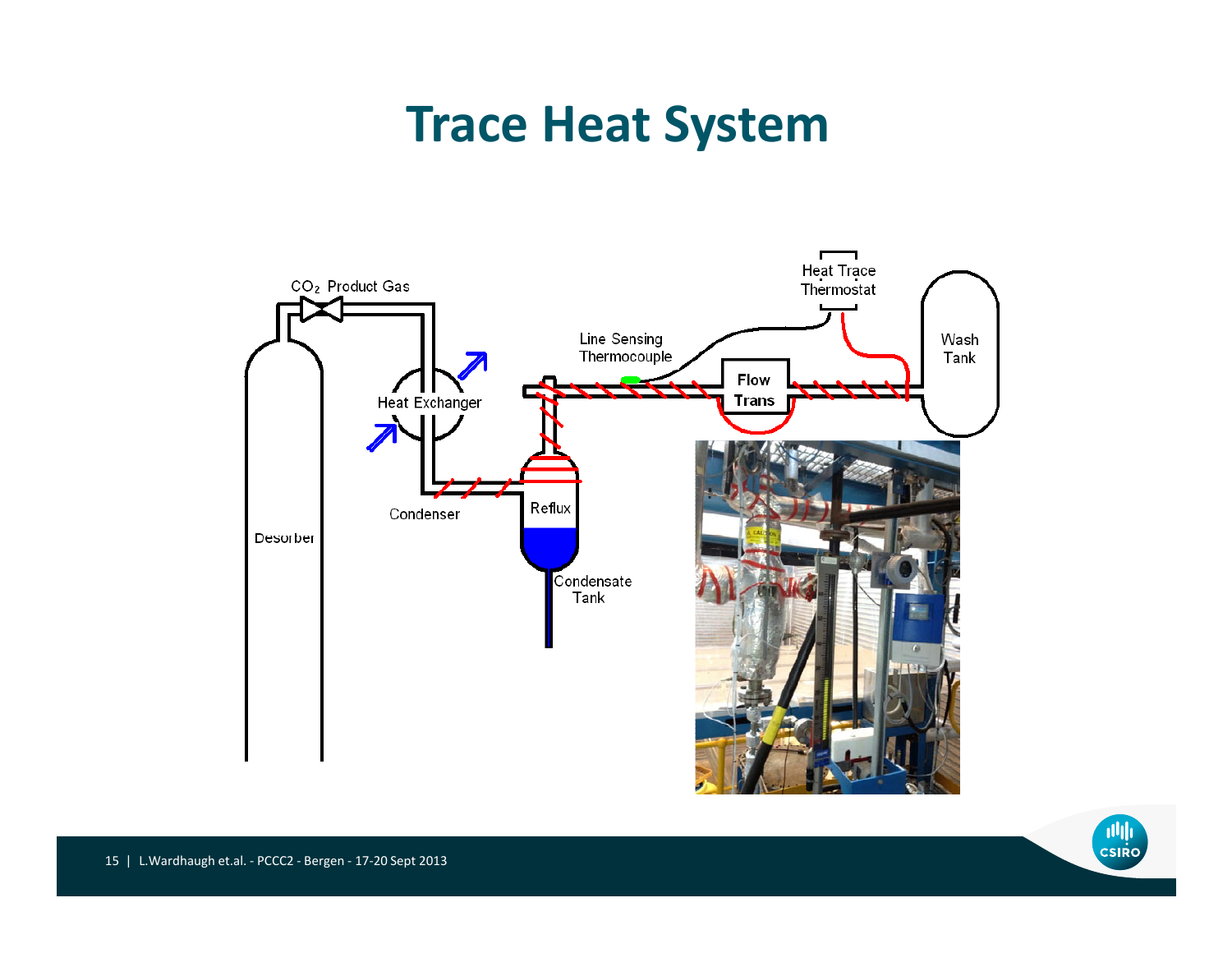## **Condensate into Absorber**

- Non‐volatile amines (MEA)
	- Condensate is mostly water
	- Returned to the top of the desorber (rectifier).
- Ammonia
	- Reflux is concentrated solvent
	- Further concentration with trace heating.
		- $\triangleright$  Return to the top of desorber is not ideal.
- Reflux fluid pumped into the absorber (tested 3 points).
- Very promising results:
	- Significant reduction in NH<sub>3</sub> losses.
	- Step change in CO<sub>2</sub> capture (5%).

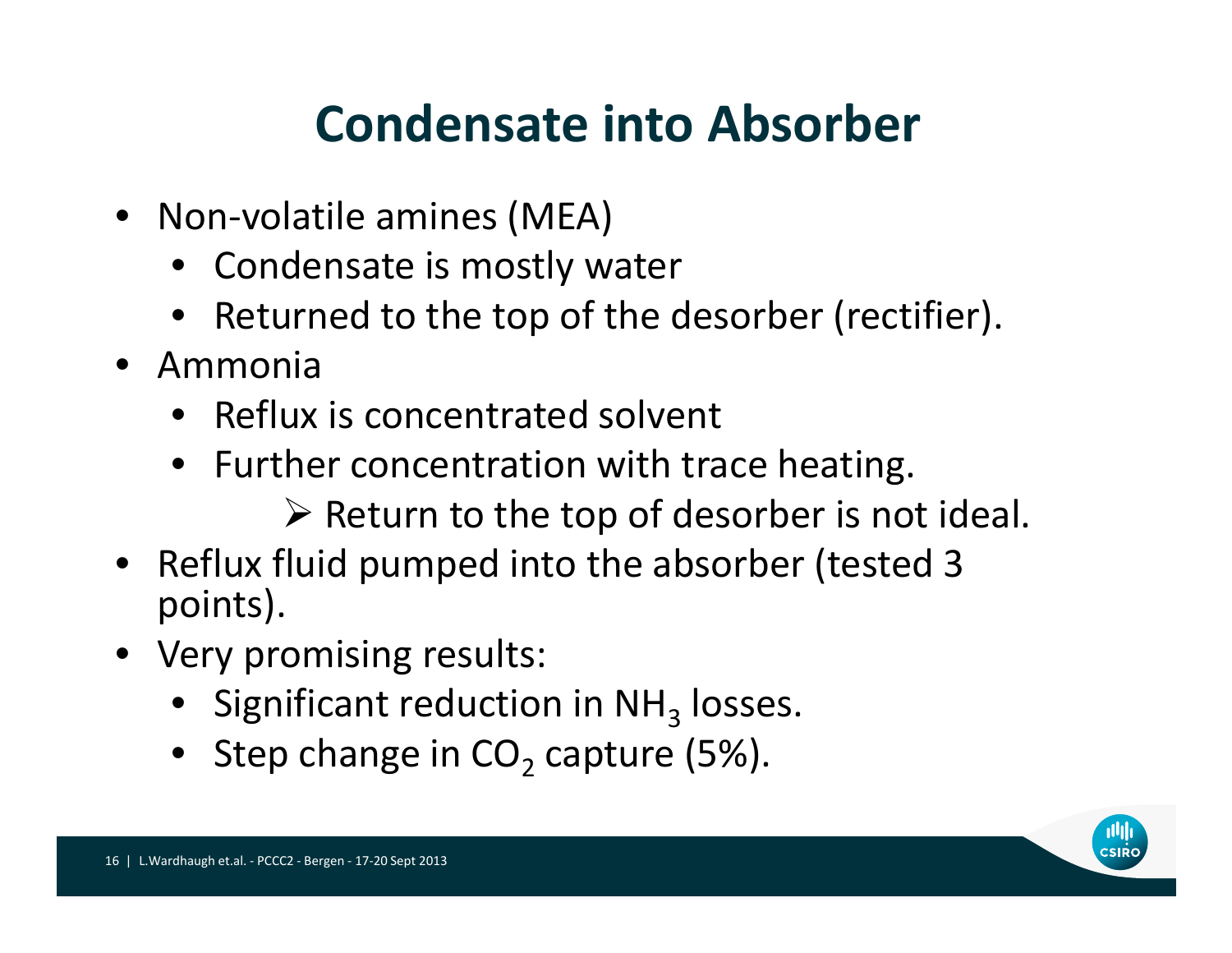## **Ammonia make‐up – Dosing into absorber**

- •Make-up (25% w/w NH<sub>3</sub>) normally added to lean solvent return to Absorber – leads to higher losses.
- • $\bullet$  Directly pumped 25% w/w NH<sub>3</sub> into the absorber lower/ mid/ upper sections of Absorber (using metered dosing pump).
	- ➤ Improved capture rates (1‐5% depending on position)
	- ➤ Higher injection points gave improved capture.
	- $\blacktriangleright$ Prolonged steady state operation.
	- ➤ Blockages still became <sup>a</sup> problem at high dosing rates.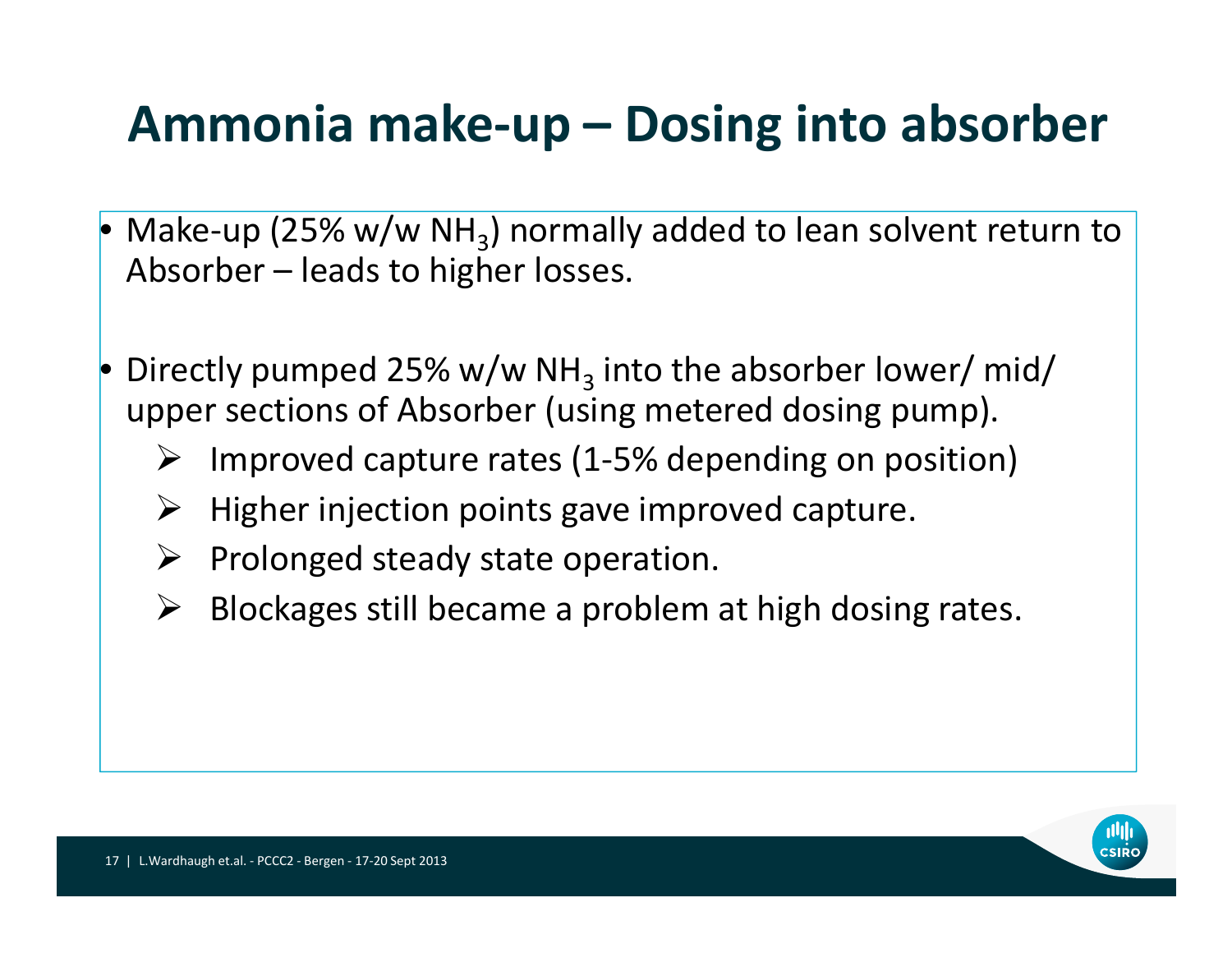## **Conclusions and Next Steps**

- The advantages of aqueous ammonia as capture solvent make finding solutions to technical problems worth‐while.
- Off‐shelf RO membranes can adequately clean wash water
	- Evaluate alternate membrane types.
	- Scale‐up issues.
	- Reduce problem of slip in other ways.
- Hot water pulse can clear blockages
	- Anticipate and automate this process.
- Trace Heating
	- Needs to be thorough and complete
- Ammonia rich streams back to absorber
	- Exploring process schemes